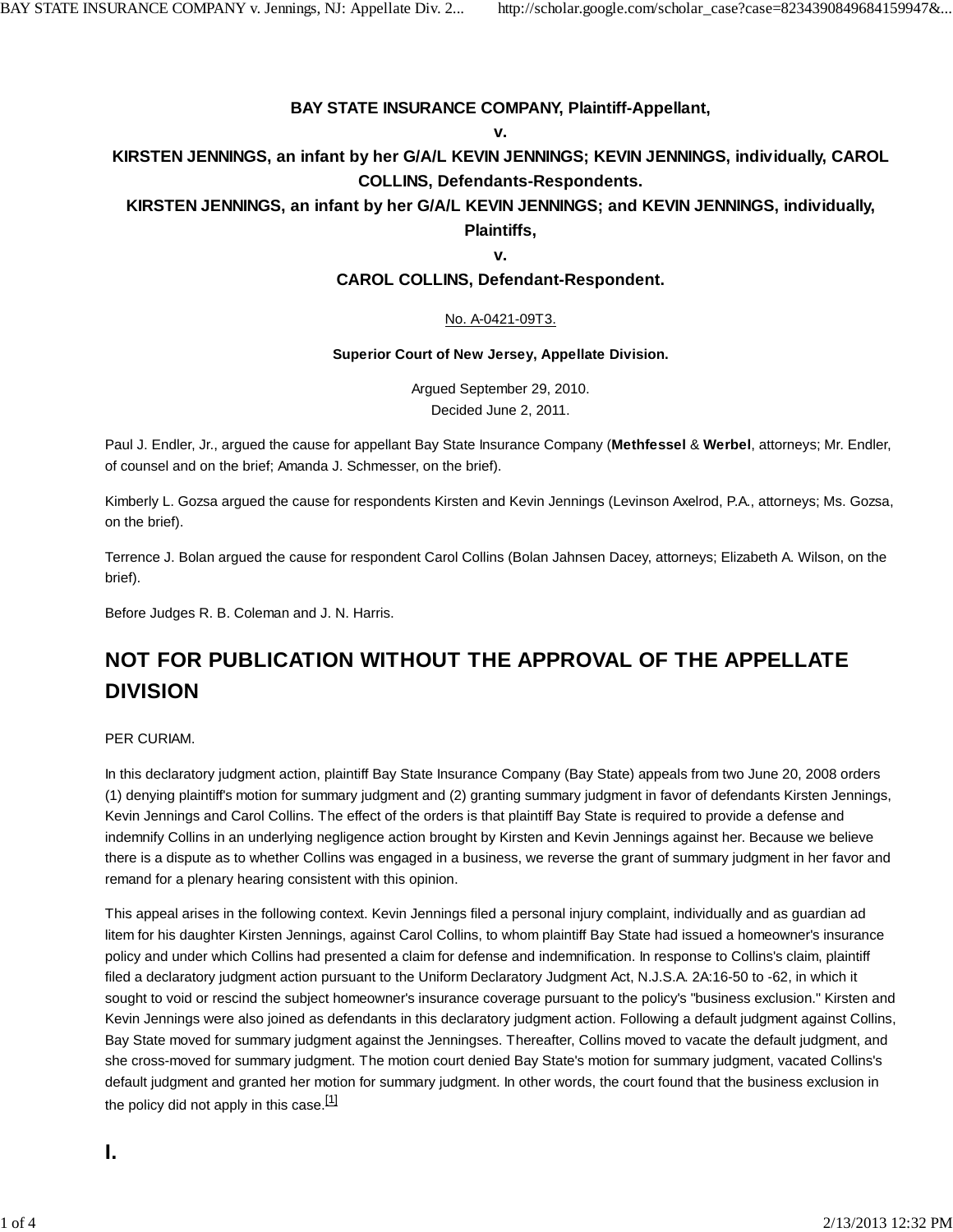Our review of an order granting summary judgment is de novo, applying the same legal standard as the trial court. Chance v. McCann, 405 N.J. Super. 547, 563 (App. Div. 2009). Thus, we consider, as the motion judge did, "whether the evidence presents a sufficient disagreement to require submission to a jury [or trier of fact] or whether it is so one-sided that one party must prevail as a matter of law." Liberty Surplus Ins. Corp. v. Nowell Amoroso, P.A., 189 N.J. 436, 445-46 (2007) (quoting Brill v. Guardian Life Ins. Co. of Am., 142 N.J. 520, 536 (1995)). Summary judgment must be granted "if the pleadings, depositions, answers to interrogatories and admissions on file, together with the affidavits, if any, show that there is no genuine issue as to any material fact challenged and that the moving party is entitled to a judgment or order as a matter of law." R. 4:46-2(c).

If there is no genuine issue of material fact, we must then "decide whether the trial court correctly interpreted the law." Massachi v. AHL Servs., Inc., 396 N.J. Super. 486, 494 (App. Div. 2007), certif. denied, 195 N.J. 419 (2008). A trial court's interpretation of the law and the legal consequences that flow from established facts are not entitled to any special deference. Manalapan Realty, L.P. v. Manalapan Twp. Comm., 140 N.J. 366, 378 (1995). However, a court should deny summary judgment if "the evidential materials relied upon by the moving party, considered in light of the applicable burden of proof, raise sufficient credibility issues `to permit a rational factfinder to resolve the alleged disputed issue in favor of the non-moving party.'" D'Amato v. D'Amato, 305 N.J. Super. 109, 114 (App. Div. 1997) (quoting Brill, supra, 142 N.J. at 523).

The following facts are based on our consideration of the evidence in the light most favorable to the party opposing summary judgment, in this case, plaintiff. On October 3, 2006, Kirsten injured her leg when the shopping cart in which she was seated tipped over. Collins, who was pushing the cart in a Sam's Club parking lot in Freehold, lost her balance and fell. As Collins fell, she pulled the cart down with her. On that date, Collins was caring for two minor children, Kirsten and Ariana.

The parties do not dispute that Collins would normally watch Kirsten two days a week, when Kirsten was not in daycare and her mother, Tina Jennings (Mrs. Jennings), was at work. Mrs. Jennings initially approached Collins about helping care for Kirsten when she was pregnant with Kirsten since she knew Collins was at home with her own child.

Collins was paid to provide care for other children at various times as well. For instance, she received twenty-five dollars a day for watching Ariana, the granddaughter of Kirsten's mother, Mrs. Jennings. However, this was a temporary arrangement, lasting only two weeks, and was done as a favor to Mrs. Jennings. Collins had previously taken care of two other children during the 2004-05 school year for a total of forty dollars a day, but was no longer caring for those children at the time of Kirsten's injury. Collins also testified at her deposition that she occasionally helped out a friend named Cathy with her children. Although she was not compensated for her time, Cathy would "slip [her] money" for lending a hand. Additionally, Collins was compensated for watching her own grandfather at one point "way before the incident." The greatest number of children or adults Collins cared for at one time was four.

Mrs. Jennings gave Collins thirty-five dollars per day for watching Kirsten. The parties dispute the extent to which this sum constituted consideration and to what extent it was offered to cover the everyday expenses associated with Kirsten's care. According to both Mrs. Jennings and Collins, the thirty-five dollars was to be used for items such as "food, diapers, and wipes," for Kirsten, as well as spending money for "anything [they] did." Mrs. Jennings testified that she never considered Collins to be an "employee."

As Collins understood the arrangement, the compensation she received was "in consideration for [her] time." At times, she characterized it as "a gift." Collins further explained that because Mrs. Jennings permitted her to leave her house and "go about [her] day, ... [Mrs. Jennings] would pay [her] for that because she felt that it was the considerate thing to do." Mrs. Jennings also stated that she "wouldn't say that none of it was for her time."

The amount of money Collins would spend on Kirsten varied, but was usually around one-half the thirty-five dollar amount. Some days Collins spent more than the thirty-five dollars while other days she spent less. If less than thirty-five dollars was spent on Kirsten on a given day, Mrs. Jennings did not request that unspent money be returned. Likewise, if Collins spent more than thirty-five dollars, she was not reimbursed. Collins also testified that she would occasionally receive household help from Kevin Jennings or reciprocal childcare from Mrs. Jennings in lieu of the thirty-five dollars. However, Mrs. Jennings disputes that her husband performed household work for Collins.

# **II.**

The homeowner's policy at issue in this case contains a clause that excludes coverage for bodily injuries that arise out of or in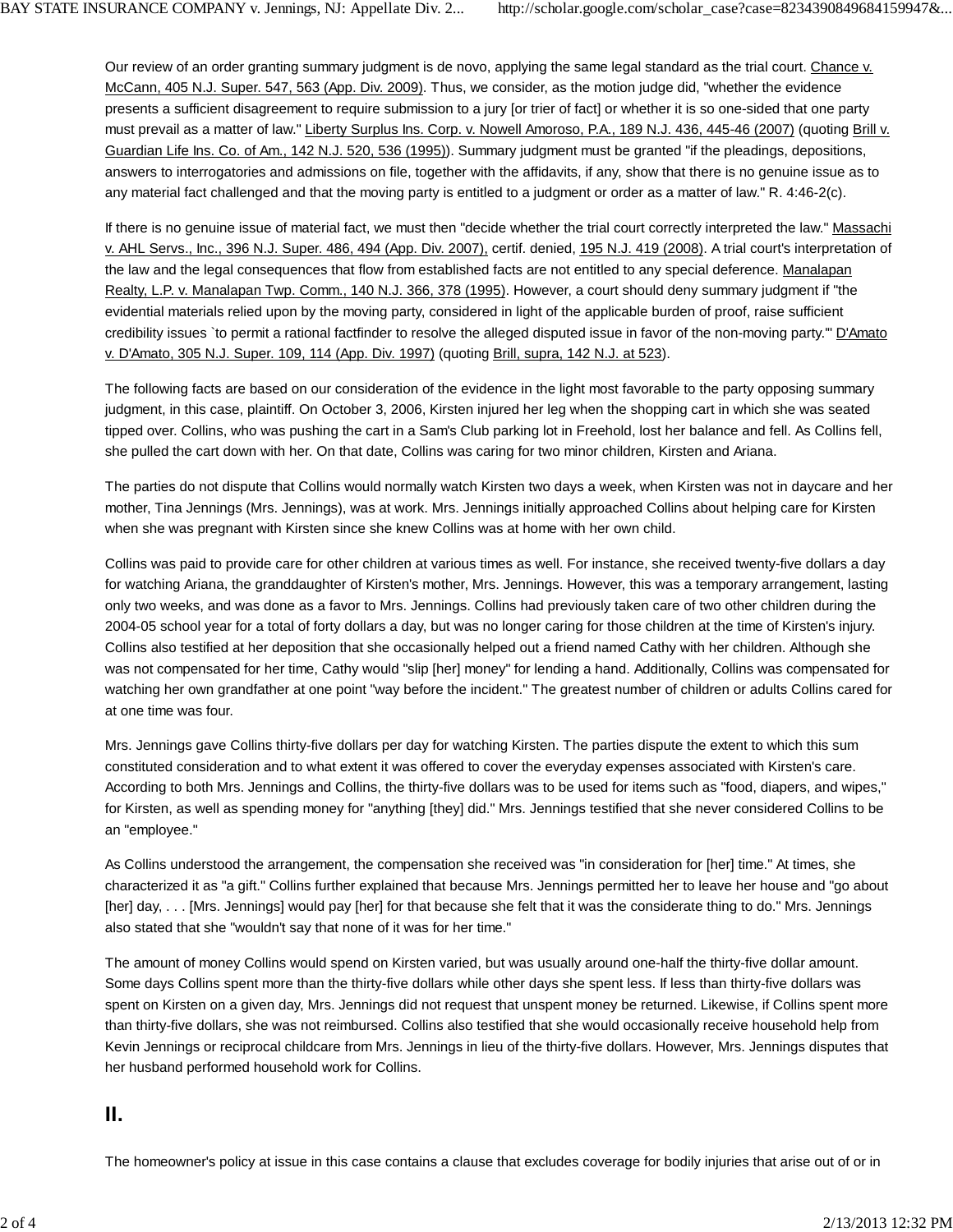connection with a business. The exclusionary clause reads, in relevant part:

Personal [I]iability . . . does not apply to "bodily injury" or "property damage":

a. Which is expected or intended by the "insured";

b. Arising out of or in connection with a "business" engaged in by an "insured." This exclusion applies but is not limited to an act or omission, regardless of its nature or circumstance, involving a service or duty rendered, promised, owed or implied to be provided because of the nature of the "business[.]"

"Business" is defined to include a "trade, profession, or occupation." To determine whether the exclusion applies to childcare, we apply a two-step analysis. See Carroll v. Boyce, 272 N.J. Super. 384, 386 (App. Div. 1994). The first question "is whether the pursuit involves `continuity, or customary engagement [by the insured] in the activity." Ibid. (citing Sun Alliance Ins. Co. of Puerto Rico, Inc. v. Soto, 836 F.2d 834, 836 (3d Cir. 1988)). The second asks "whether the activity involves a `profit motive' or whether the insured engages in the pursuit `as a means of livelihood, a means of earning a living, [or] procuring subsistence or profit[.]'" Ibid.

The motion court found that the Jennings and Collins weekly schedule satisfied the continuity requirement, but concluded that the actions of the insured, Collins, did not manifest a "profit motive" sufficient to qualify as a business or "means of livelihood." Specifically, the court opined:

[T]here's little doubt in my mind that this insured did not baby-sit this child as a means of a livelihood, a means of earning a living or procuring sustenance or profit. Not only — not only raising doubt in favor of her. To me, it's clear that's not what she was doing. Especially when we get to this one — one answer.

Is it also fair to say on some days you may spend more money on her daughter than was being paid and then on other days you would spend less?

Oh, that is — oh yes.

That's not a business. That's not a business, as far as this [c]ourt is concerned. Not the way it works.

In fact, she was losing every day, she — it evened out is what when all is said and done.

. . . .

These are indicia that it wasn't — at least her reasonable expectation wasn't that this was a profit making situation. . . . One day she would spend [forty dollars], the next day she'd spend [thirty dollars]. And it would even out. That's what this was. This was — I do not find that this — that I can find that there are questions of facts as to whether or not this is a business.

Frankly, I'm leaning more towards saying it is not a business and it was not done as a profit motive at all. I certainly can't find that . . . [it was] livelihood. This wasn't her means of livelihood at all. As a means of earning a living. Not even close. Or procuring sustenance or profit. I do not find that that's what this was all about based upon the later discovery of relevant facts . . . .

Based on this assumption, the court granted defendants' motion for summary judgment. At that point in the proceeding, the court was obliged to view the facts in the light most favorable to plaintiff.

The critical issue for the court to decide was not whether Collins took home a profit on the days she watched Kirsten Jennings, but whether her intent in agreeing to watch Kirsten was motivated by financial gain. The burden is on the insured to disprove a profit motive. Carroll, supra, 272 N.J. at 388 n.2 (explaining that while insurance carriers "generally have the burden of proving an exclusion," the insured was in a better position to disprove a profit motive). Our review of the record shows that, while the motion court may have initially questioned the extent to which defendant Collins was in fact being compensated for her time and effort, it appeared to abandon this query by the end of the decision, summarily finding that Collins was simply "breaking even."

Even though Collins did not keep a log of her daily expenses for the child, she estimated that she spent only half the thirty-five dollars given by Mrs. Jennings each day she worked. This implies that Collins earned a small income. Furthermore, Collins